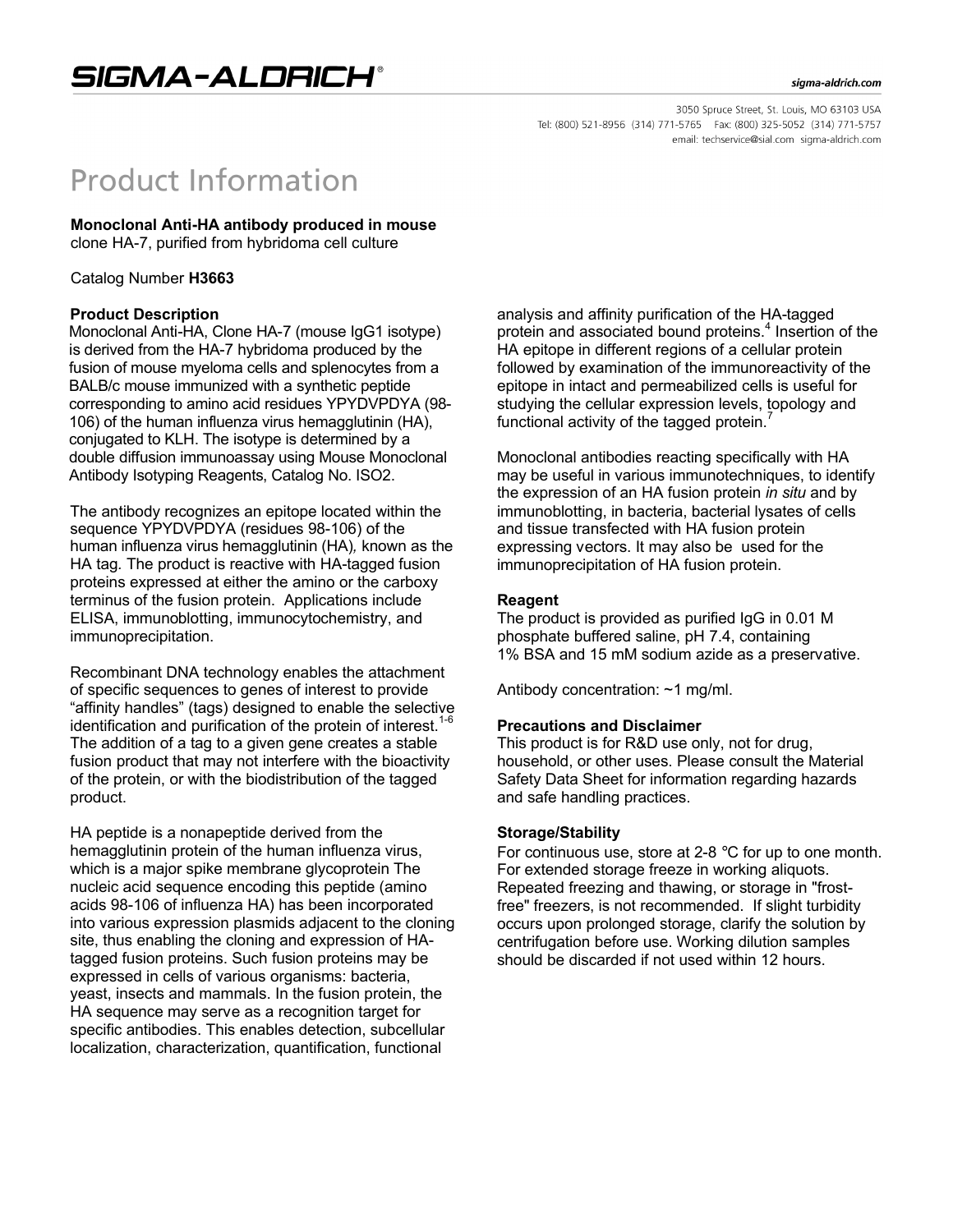#### **Product Profile**

Immunoblotting: a working concentration of 0.25-1 μg/ml is determined using cell extracts expressing N-terminal HA fusion proteins.

Immunoprecipitation: 0.5-2.0 μg of the antibody can immunoprecipitate a C-terminal HA fusion protein from transfected mammalian cell lysates.

Indirect immunofluorescence: a working concentration of 1.0-2.0 μg/ml is determined using 293-T cells transfected with N-terminal HA-fusion proteins, fixed with methanol/acetone.

**Note:** In order to obtain best results in different techniques and preparations we recommend determining optimal working dilution by titration test.

## **Procedures**

#### **Immunoblotting**

All incubation steps should be performed at room temperature

1. Separate HA tagged proteins from sample lysates using a standard SDS-PAGE protocol. Load 2.5-20 μg total lysate protein per lane.

**Note**: The amount of lysate to be loaded depends on the level of protein expression and may vary between experiments.

- 2. Transfer proteins from the gel to a nitrocellulose membrane.
- 3. Block the membrane using a solution of PBS containing 5% non-fat dry milk (PBS, Catalog No. D8537; non-fat dry milk, Catalog No. M7409) for at least 60 min.
- 4. Wash the membrane three times for 10 minutes each in PBS containing 0.05% TWEEN<sup>®</sup> 20, Catalog No. P3563.

**Note:** blocking with PBS containing 1% BSA for 10 minutes at room temperature followed by draining prior to step 5 may minimize non-specific adsorption of the antibody.

- 5. Incubate the membrane with anti-HA antibody as the primary antibody in PBS containing 0.05% TWEEN 20, with agitation for 120 minutes.
- 6. Wash the membrane three times for 5 minutes each in PBS containing 0.05% TWEEN 20.
- 7. Incubate the membrane with Anti-Mouse IgG, peroxidase conjugate (Catalog Nos. A9917, A3682 or A2304) or with Anti-Mouse IgG, alkaline phosphatase conjugate (e.g. Catalog Nos. A1293, A2179 or A1682) as the secondary antibody, at the recommended concentration in PBS containing 0.05% TWEEN 20. Incubate for 60 minutes. Adjust the antibody concentration to maximize detection sensitivity and to minimize background.
- 8. Wash the membrane three times for 10 minutes each in PBS containing 0.05% TWEEN 20.
- 9. Treat the membrane with a peroxidase substrate.

Indirect Immunofluorescent staining of cultured cells All incubation steps should be performed at room temperature (except step 3).

- 1. Grow transfected cultured cells expressing HAtagged protein of choice on sterile coverslips at 37 °C.
- 2. Wash the cells briefly in PBS (Catalog No.D8537).
- 3. Fix the cells with –20 °C methanol (10 minutes) and then with –20 °C acetone (1 minute), **or** fix with 3% or 4% paraformaldehyde (10 minutes), rinse briefly with PBS and permeabilize with 0.5% Triton™ X-100 (2 minutes).
- 4. Wash coverslips twice in PBS (5 minutes each wash).
- 5. Incubate coverslips cell-side-up with Anti-HA in PBS containing 1% BSA, Catalog No. A9647, for 60 minutes.
- 6. Wash three times in PBS (5 minutes each wash).
- 7. Incubate coverslips cell-side-up with Anti-Mouse IgG, FITC conjugate (e.g. Catalog No. F4018 or F8771) as the secondary antibody, at the recommended dilution, in PBS containing 1% BSA, for 30 minutes.
- 8. Wash three times in PBS (5 minutes each wash).
- 9. Add one drop of aqueous mounting medium on the coverslip and invert carefully on a glass slide. Avoid air bubbles.
- 10. Examine using a fluorescence microscope with appropriate filters.